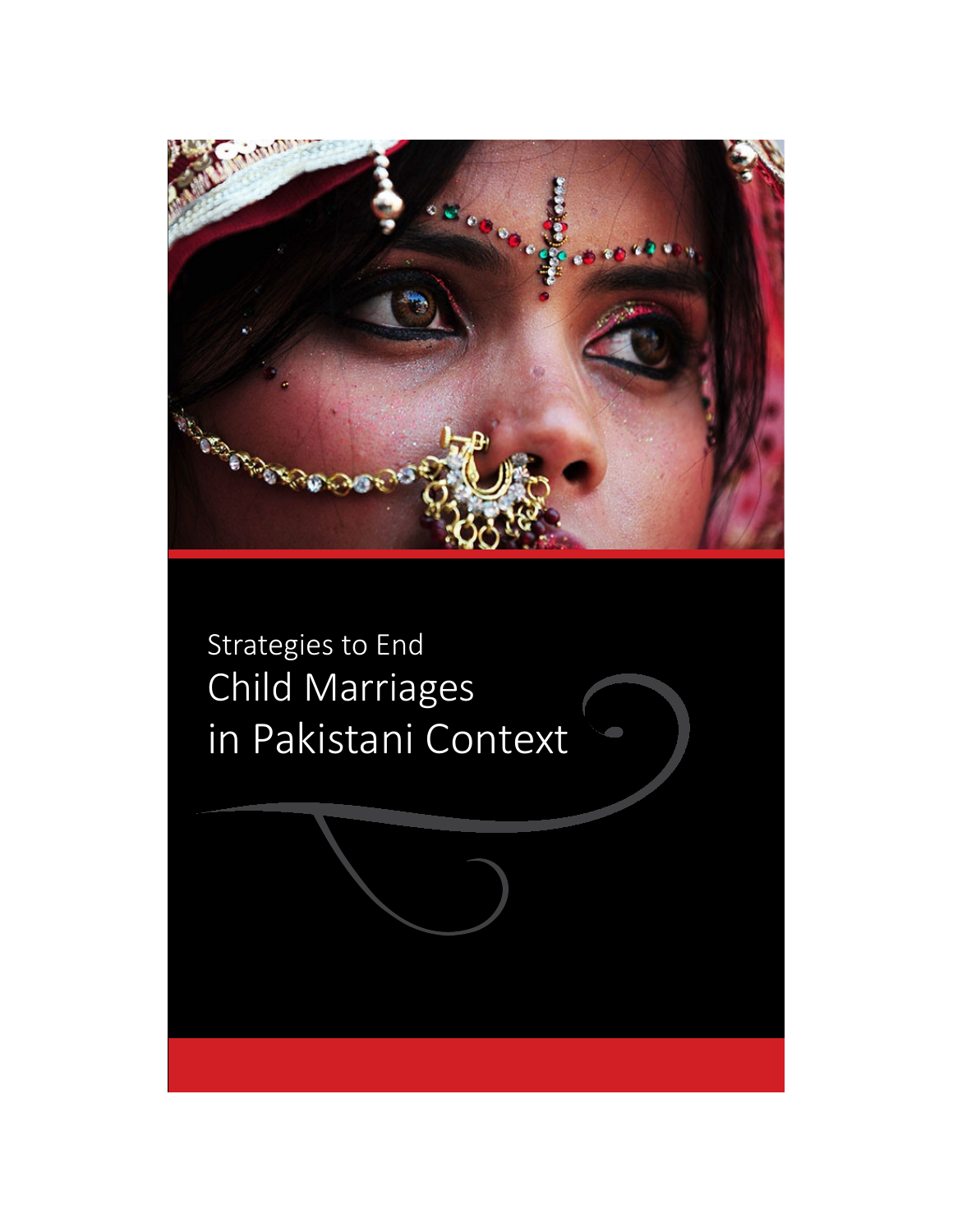### **Child Marriage in Pakistani Context**

Child marriage is not only a violation of a girl's rights; it also seriously compromises efforts to reduce gender based violence, advance education, overcome poverty and improve health indicators for girls and women. Child brides in Pakistan are often forced into early sexual activity and therefore early childbearing. Because their bodies are not yet fully developed, these young adolescents are at risk of suffering life-threatening or debilitating conditions as a result of childbirth like obstetric fistula and hemorrhaging, or even death. Also, girls are more vulnerable to contracting life-threatening diseases as they are often given away in marriage to much older men who have an elevated chance of being HIV positive or having other sexually-transmitted infections because of prior sexual experience.

When a girl is pulled from school and forced to marry young, her personal development is stunted. She is left with few  $-$  if any  $-$  negotiation skills and therefore has limited decision-making power in her new household. Often uneducated and unskilled, many child brides are completely dependent on their husbands and in-laws to survive. Girls are often not yet mature or skilled enough to properly perform household tasks or care for their husbands and children.

In spite of some legislative changes in Sindh and Punjab, child marriage in Pakistan remains a big challenges. A dangerous combination of entrenched poverty and cultural norms that are deeply rooted in patriarchal tradition continue to fuel the harmful practice. As a result, customary law and economic need often trump national policies and legislation. Despite best efforts, girls continue to be pulled out of school and forced into marriage.

With the marriage, a girl's childhood abruptly ends, her health and future prospects immediately fall in jeopardy, and large number of girls in Pakistan are at the risk of being forced to wed as part of deeply entrenched practice that significantly impedes progress on human rights, education, health and economic development. The rights of women and girls, including freedom from child marriage have generated emotionally and charged and debates of law reform all over Pakistan in the last decade. Such debates often focus on personal opinions and experiences, or on the varied interpretations of religious teachings on marriage or cultural and societal issues.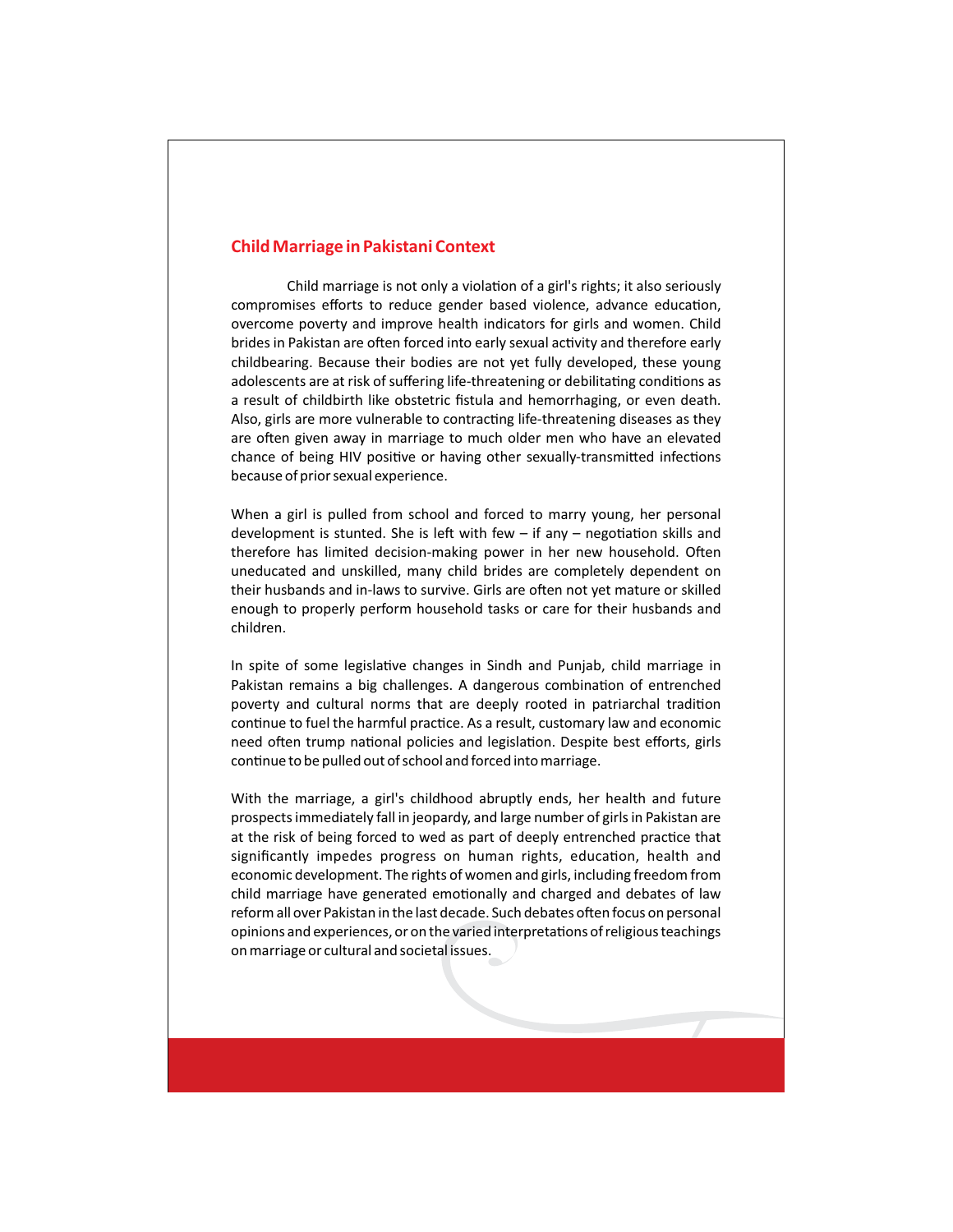Through this brochure we are glad to share with you some strategies which can be possibly be used to delay or prevent child marriages and it provides recommendations, actions for needed reform at community and policy level. More effective policies, programs and actions will not only help reduce child marriage prevalence; it will also help in the fight against poverty and increase the pace of development in Pakistan. We anticipate that this publication will help kick-start strategies for reducing the prevalence of child marriage, tailored to the unique context and needs of each community and pave the way for more just society in which boys and girls enjoy equal rights, freedoms and opportunities to grow into productive and healthy adults.

## **Child Marriage in Khyber Pakhtunkhwa**

Steeped in centuries-old tribal tradition and exacerbated by poverty, child marriage is pervasive in Khyber Pakhtunkhwa and efforts to eradicate it should be a high priority on the Government's and civil society development agenda. Girls are largely viewed as an economic burden on the family, and parents are quick to marry off their daughters to receive a bride price in some districts. According to the report of Human Rights Commission of Pakistan the figures are alarming: the child marriage ratio is some districts are as high as 74 percent. While statistics may vary slightly across districts geographic and demographic samples, it is clear that girls from all districts are vulnerable to child marriage. Key causes are illiteracy and lack of access to schools in rural areas, low levels of awareness of both Sharia and state laws, and low levels of awareness of the harms and negative consequences of childhood marriage. Child marriage has adverse physical and psycho-social health, personal security and social effects on young and adolescent girls as well as their communities.

Because the practice deprives girls of education, they grow up illequipped to make safe and healthy choices as adults while remaining entrenched in poverty. As a result, they are also more likely to engage their own children in marriage at an early age. The magnitude of the problem across the province warrants the urgent attention of civil society and policymakers as the need for responsive and effective policies and legislative action is critical.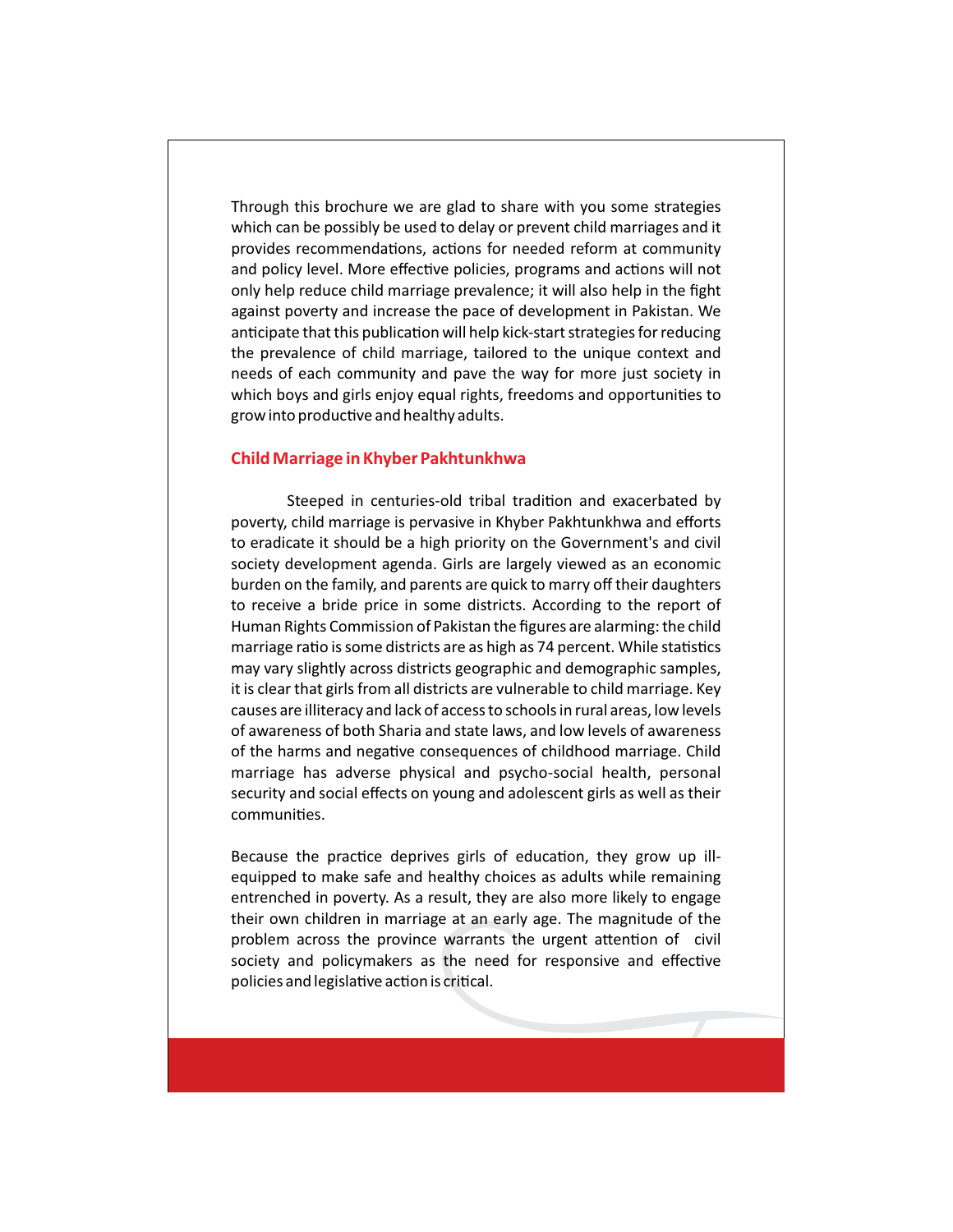#### **Policy Overview of Khyber Pakhtunkhwa**

The child Marriage Restraint Act 1929 stipulates that a girl cannot legally marry until she is 16. However, in practice, a girl is often married off when she is considered 'physically mature', which can occur at a much younger age. Security situation, temporary dislocations, disasters and conflicts adds in creating an environment for tribal traditions like child marriage to thrive. Arranging a "girl's marriage" is one of life's most important tasks in Pakhtun society and parents often agree to an early union for fear that another viable offer may not emerge. Girls are often married at a very young age to protect their sexual purity; late marriage is considered shameful. Parents also marry off their daughters to repay debts, resolve tribal conflicts and boost family standing. Some child marriages serve to preserve a family's image but sometimes result in what amounts to forced domestic or sexual slavery for girls.

The Consequences: Child marriage leads to early sexual initiation and consequently pregnancy, yet most of the population has limited knowledge of the health risks associated with it. Premature pregnancy often leaves many physical and emotional scars. It also presents a high risk for complications, including, but not limited to, prolonged and obstructed labor, hemorrhaging, infection and obstetric fistula. Young mothers often require more caesarian sections than women over 18 because their bodies are not yet sufficiently developed for childbirth. Early marriage and pregnancy is one of the major contributor to high maternal mortality rate. Early marriage also impacts girls' social and personal development. Following marriage, many girls are forced to drop out of school, if they were fortunate enough to receive schooling in the first place. Because many child brides are uneducated and unskilled, they are completely dependent on their husbands and in-laws to survive. Girls are often not yet mature enough to perform household tasks or care for their husbands and children. Many child brides are abused by their husbands, families and in-laws. As a result, many opt for self-immolation and other forms of suicide and sexual and domestic violence.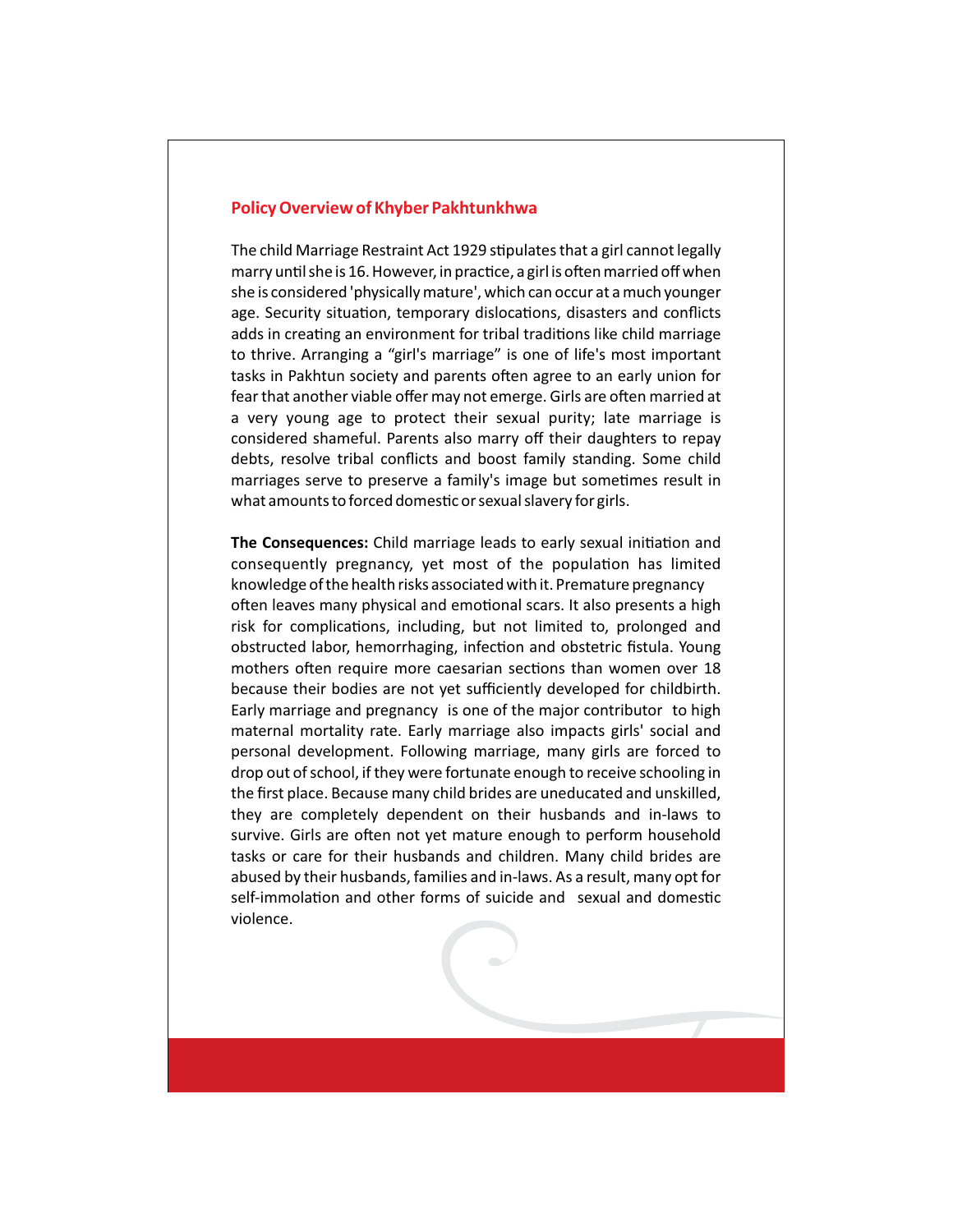# **Some proposed Strategies:**

#### **Strengthen birth registration system as a first step to enforcing laws:**

A much more systematic approach to enforcing birth registration would greatly help enforce child marriage laws and reduce prevalence of the harmful practice. Birth registration is critical because it provides proof of age, based on which an underage marriage can be identified and halted and/or those abetting it can be punished. A monitoring system would help identify and impose strict fines on parents who fail to register their children's births.

**Strengthen laws and law enforcement:** Stronger enforcement of the registration of all nuptials is urgently needed as a critical first step to begin monitoring and reducing the prevalence of child marriage. Schools and hospitals can play a role in recording marriages in local communities. Special trainings for police and other law enforcement officials on the dangers of child marriage and the importance of enforcing relevant child protection laws would also be beneficial. In addition, quick action to bring amendment in the Child Marriage Restrain Act 1929 and to raise the legal minimum age of girl from 16 to 18.

**Design effective child marriage monitoring systems:** Accurate statistics on the incidence of child marriage are rare the government must review and strengthen its marriage registration and monitoring system and find more effective ways of registering unions, especially in poor, rural areas where prevalence of child marriage is highest. This in turn will provide a solid foundation on which to better enforce child marriage laws when they are broken, or prevent such unions from occurring in the first place.

**Keep girls in school:** According to some statists the he female literacy rate in the province is low as 32% which is the matter of great concern. Most girls have had no schooling. Government policies mandating education for all children until the age of 18, with equal emphasis on girls, would yield a better educated society which can contribute to national development and increased prosperity.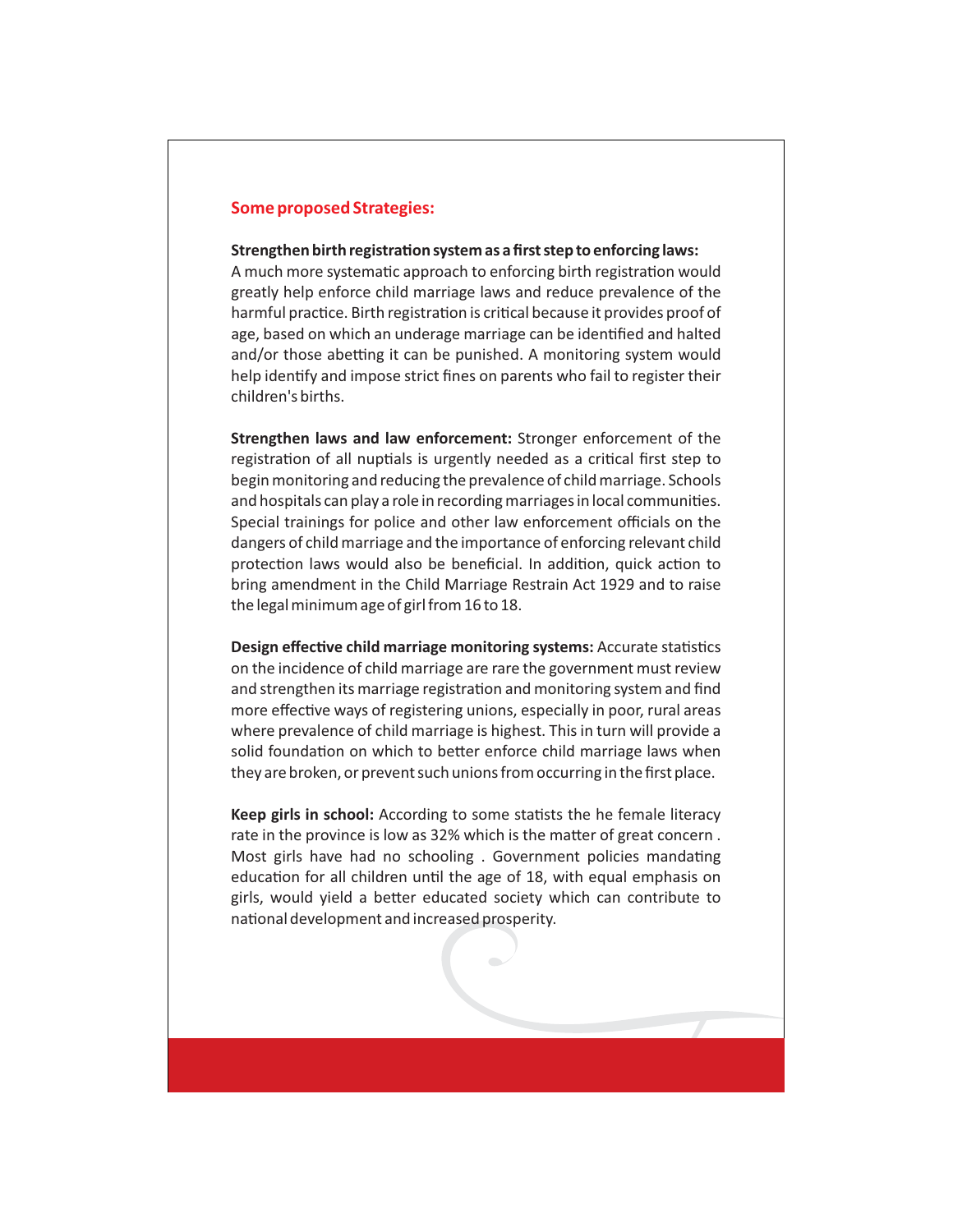**Create girl friendly facilities and environment within the schools:** It has been observed that a rise in education is correlated with a fall in child marriage and pregnancy among adolescents an effective strategy could be to create facilities that are friendly to girls. These efforts should be complemented by the creation of other support structures within the communities where child marriage rates are high.

**Reproductive health education:** Life skills seminars organized to educate young people on issues of sexuality and marriage and the establishment of a forum for them to discuss such issues freely could help reduce levels of teenage pregnancy and marriage. Creating dialogue by distributing materials on the dangers of early marriage to schools and colleges nationwide would be an effective tactic to generate public awareness. In this context, incorporating reproductive health education into school curricula would also serve as an effective strategy for knowledge building.

**Strategically engage religious and key community leaders:** Given the sensitivities involved in dealing with religious institutions, it will be helpful to engage in a strategic discussion with key religious and other leaders from communities where the prevalence is high. Religious and community leaders are greatly venerated in rural areas and can especially influence behavior. They communicate effectively with parents of adolescent boys andgirls, and their opinions are held in high regard by communities.

**Invest in a countrywide awareness-raising campaign on the adverse effects of child marriage:** All community members and civil society organizations must become engaged in advocating against child marriage in order to bring about change. It is therefore recommended that the government invest in a mass media and community outreach campaign, rolled out as an important means of reaching these audiences, and importantly, parents of adolescents. In addition, school curricula with lessons on the adverse effects of early marriage for both boys and girls, is strongly advised.

**Launch area specific and targeted awareness-raising campaign:** Raising awareness in areas where the prevalence is high can help families, communities and society to understand the harm that child marriage can cause to girls families and societies.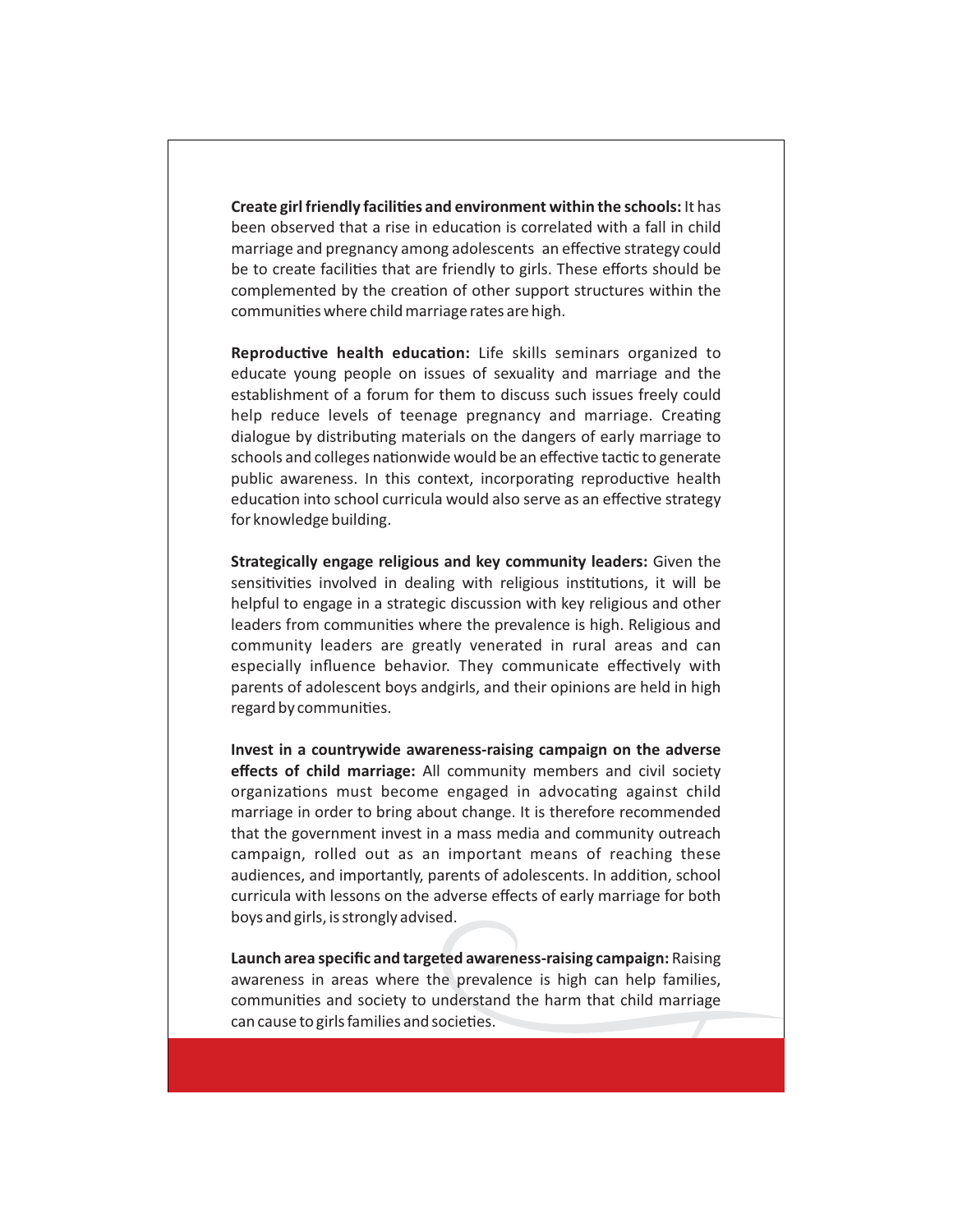A strategic campaign may include local media campaigns as well as trainings for community leaders, police and other law enforcement personnel and government officials.

**Invest in economic incentive programs:** Because child marriage is exacerbated by poverty, addressing the financial motivations behind the practice could help reduce prevalence among impoverished and/or indebted families. Therefore, it is highly recommended that the government invest in piloting cash incentive programs to educate girls and test their effectiveness in discouraging the practice of child marriage.

**Engage Men and Boys:** Engaging Men and Boys can prove to be critical Strategy in delaying child marriage, it is strongly recommended to roll out campaign in high-risk areas and engage men and boys who ultimately make important matrimonial decisions. These efforts would complement programmes that are already underway in community to help shift men and boys' attitudes in order to create a society with more gender equitable views.

**Heed international recommendations:** It is advised that the government review relevant recommendations from 2012 Universal Period Review (UPR), CRC and CEDAW, civil society, communities and government actors need to look at all of the factors that are limiting women's development and respond accordingly with an integrated approach, including interventions at the community level and strengthened national policies.

**Coordinate with the international community:** Coordination with other countries in the region, as well as with international agencies that have designed effective policies and programmes towards ending child marriage, could greatly inform Pakistan's own strategies to design innovative new interventions and initiatives.

**Work towards universal child marriage laws:** It is highly recommended that steps towards increasing the legal age of marriage in the country are taken. This would mean strategic dialogue and capacity building of stakeholders and influential figures associated with them of the harms and adverse effects child marriage has on the development of girls, women and society as a whole.